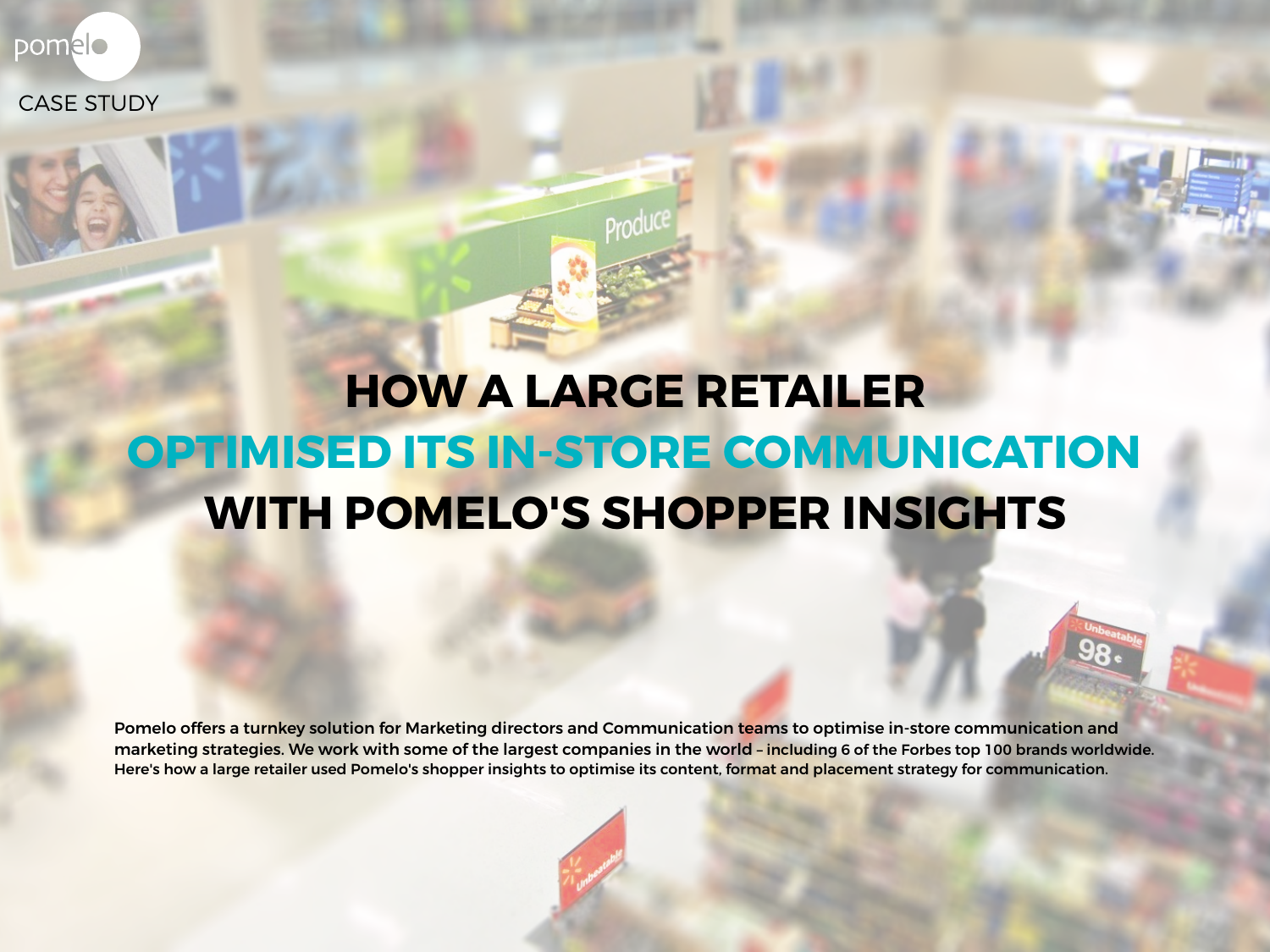# **THE GOAL**

Pick the right strategy for In-Store communication

For many FMCG manufacturers and retailers ensuring that communication strategy in-store is the most impactful – while containing costs of production and deployment – can be a daunting task.

But it's a real need for marketing and merchandising teams today. If shoppers do not see your products, if they are not aware of your brand or if they don't understand your offer, they will not get to your products and buy them.

Retailers and manufacturers both invest large sums into developing, producing and deploying communication in-store but need to learn more about what supports, what contents and what placements work, and how to develop a cost-effective strategy that targets the right audience.

Here's how two large retailers in Europe used Pomelo's In-Store shopper insights to do just that:

### **TOP COMMUNICATION QUESTIONS**



Should your messages be closer to the product or where traffic is? In which categories are shoppers more attentive to them? How do people integrate your communication in their search process?



What format is best suited for the message? Are larger signs worth the space (and material) investment? Do floor or ceiling placements work at all? How close to the products should I be?



How minimal should the communication in-store be? Did you put too much or too little information? How important are visuals vs text? Can you afford having only a partial message? How visible should your brand be?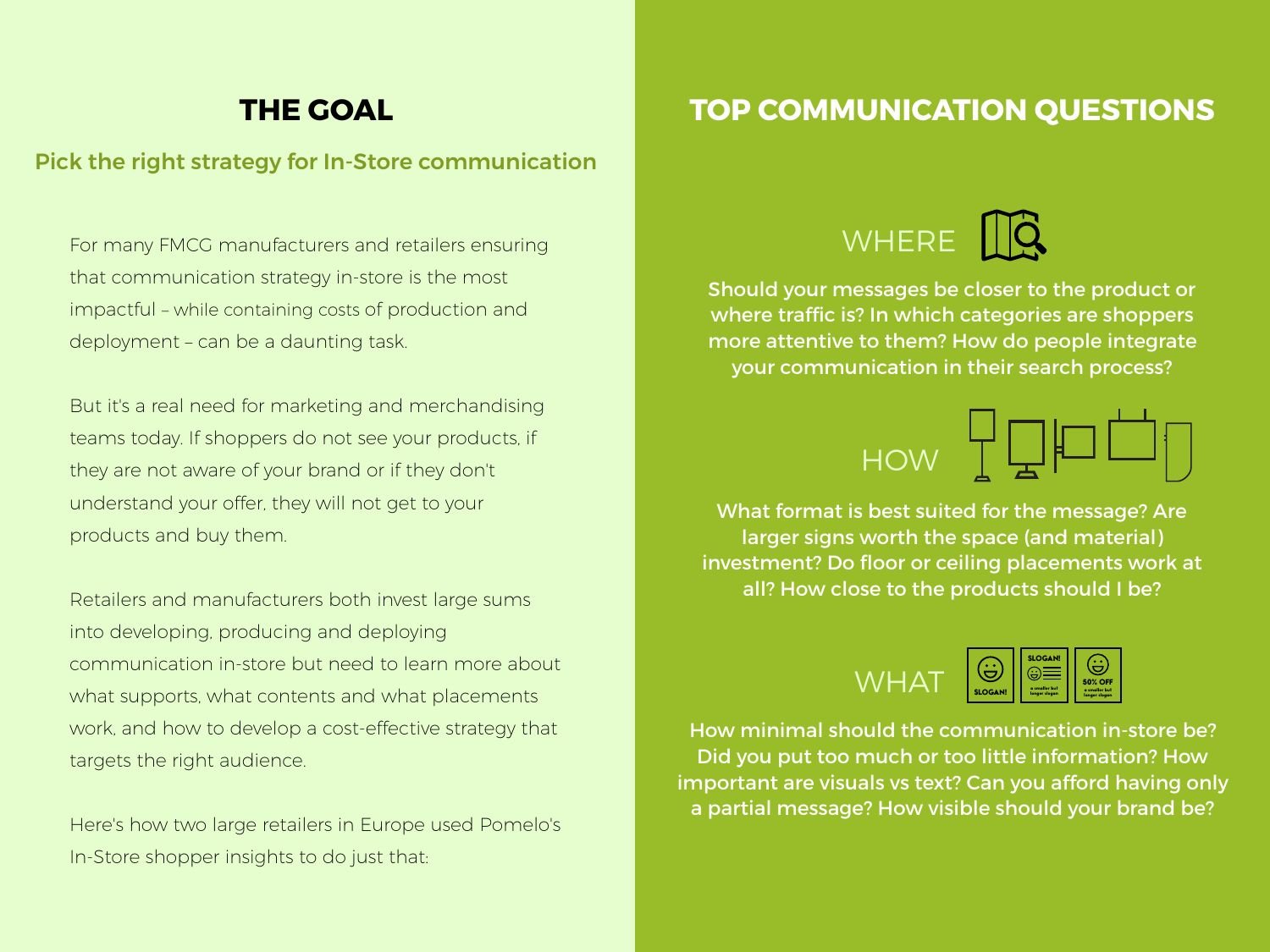## **THE SET-UP THE MEASUREMENTS**





Place and move Communication in 5 hypermarkets, with up to 100 messages per store tested



Measure the encounters with messages, the visual exploration, the awareness and active memory and impact on purchase for all the messages and signs



Recruit shoppers at store/shelf entrance and use our portable eye-tracking technology to track how hundreds of participants look and interact with in-store communication, and if they remember it.

Build a systematic ranking of which supports are more visible, which messages are more clearly remembered and understood, and which placements are the most appropriate for different communication objectives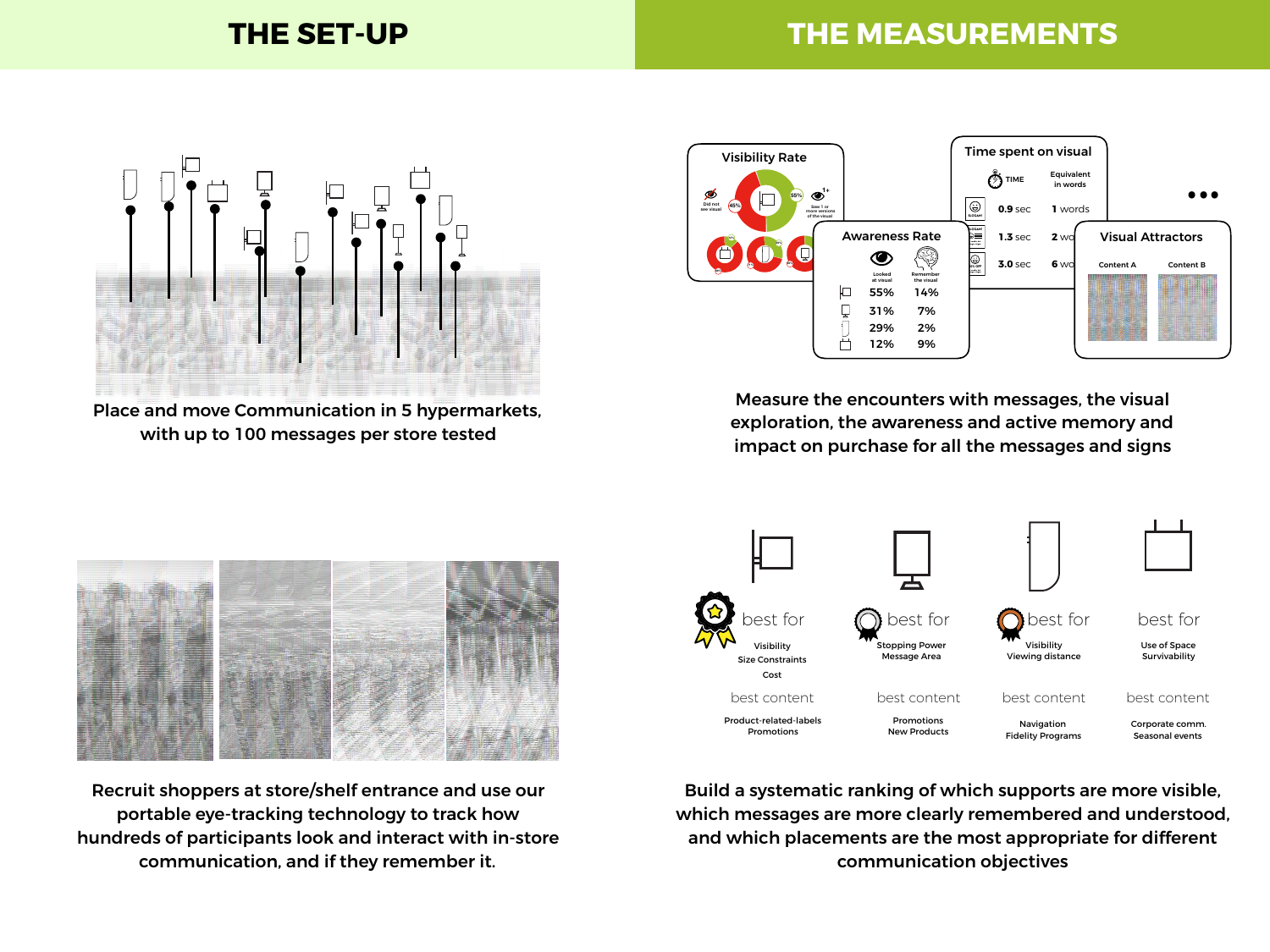### **THE RESULTS**

## "Pomelo? For me the best partner in order to test in-store communication. Convincing technical set up and client-oriented recommendations."

**– RALPH WENZL**  PROJEKTLEITER CUSTOMER & MARKET INTELLIGENCE **MIGROS** 

"We used Pomelo for an analysis project on In-Store communication. Their capacity to understand the needs, the restrictions and the client's constraints make them a very responsive and professional company. It was very nice to work with them. Thanks!"

> **– VIOLAINE SETIEY**  MARKETING STUDIES CARREFOUR

#### Pick the right strategy for In-Store communication

Instead of guessing what communication formats, contents and placements should be used, CMI project leader Ralph and Marketing researcher Violaine can look through the study report to see how to re-frame their communication and what does and does not work and make informed decisions that are supported by facts.

There's real power in knowing what message contents, formats and placements perform the best. When you can see which devices are having the most impact across the store - and which may be performing much higher on a specific location - you can get a better idea of what your shoppers are attentive to.

Ready to get some answer to your communication challenges? Give us a call today!